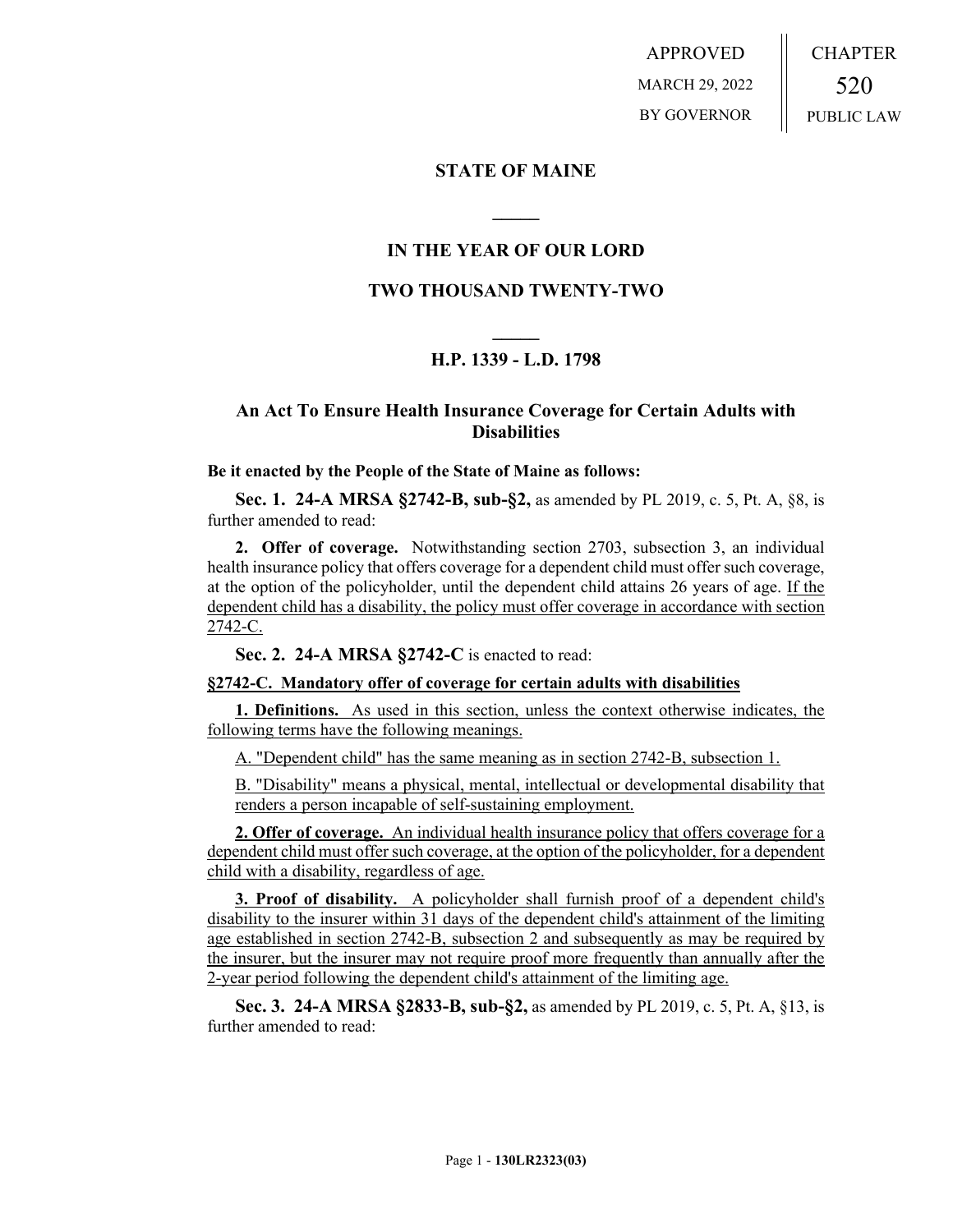**2. Offer of coverage.** Notwithstanding section 2822, a group health insurance policy that offers coverage for a dependent child must offer such coverage, at the option of the parent, until the dependent child attains 26 years of age. If the dependent child has a disability, the policy must offer coverage in accordance with section 2833-C.

**Sec. 4. 24-A MRSA §2833-C** is enacted to read:

## **§2833-C. Mandatory offer of coverage for certain adults with disabilities**

**1. Definitions.** As used in this section, unless the context otherwise indicates, the following terms have the following meanings.

A. "Dependent child" has the same meaning as in section 2833-B, subsection 1.

B. "Disability" means a physical, mental, intellectual or developmental disability that renders a person incapable of self-sustaining employment.

**2. Offer of coverage.** A group health insurance policy that offers coverage for a dependent child must offer such coverage, at the option of the parent, for a dependent child with a disability, regardless of age.

**3. Proof of disability.** A parent shall furnish proof of a dependent child's disability to the insurer within 31 days of the dependent child's attainment of the limiting age established in section 2833-B, subsection 2 and subsequently as may be required by the insurer, but the insurer may not require proof more frequently than annually after the 2-year period following the dependent child's attainment of the limiting age.

**Sec. 5. 24-A MRSA §4233-B, sub-§2,** as amended by PL 2019, c. 5, Pt. A, §18, is further amended to read:

**2. Offer of coverage.** An individual or group health maintenance organization contract that offers coverage for a dependent child must offer such coverage, at the option of the parent, until the dependent child attains 26 years of age. If the dependent child has a disability, the contract must offer coverage in accordance with section 4233-C.

**Sec. 6. 24-A MRSA §4233-C** is enacted to read:

## **§4233-C. Mandatory offer of coverage for certain adults with disabilities**

**1. Definitions.** As used in this section, unless the context otherwise indicates, the following terms have the following meanings.

A. "Dependent child" has the same meaning as in section 4233-B, subsection 1.

B. "Disability" means a physical, mental, intellectual or developmental disability that renders a person incapable of self-sustaining employment.

**2. Offer of coverage.** An individual or group health maintenance organization contract that offers coverage for a dependent child must offer such coverage, at the option of the parent, for a dependent child with a disability, regardless of age.

**3. Proof of disability.** A parent shall furnish proof of a dependent child's disability to the insurer within 31 days of the dependent child's attainment of the limiting age established in section 4233-B, subsection 2 and subsequently as may be required by the insurer, but the insurer may not require proof more frequently than annually after the 2-year period following the dependent child's attainment of the limiting age.